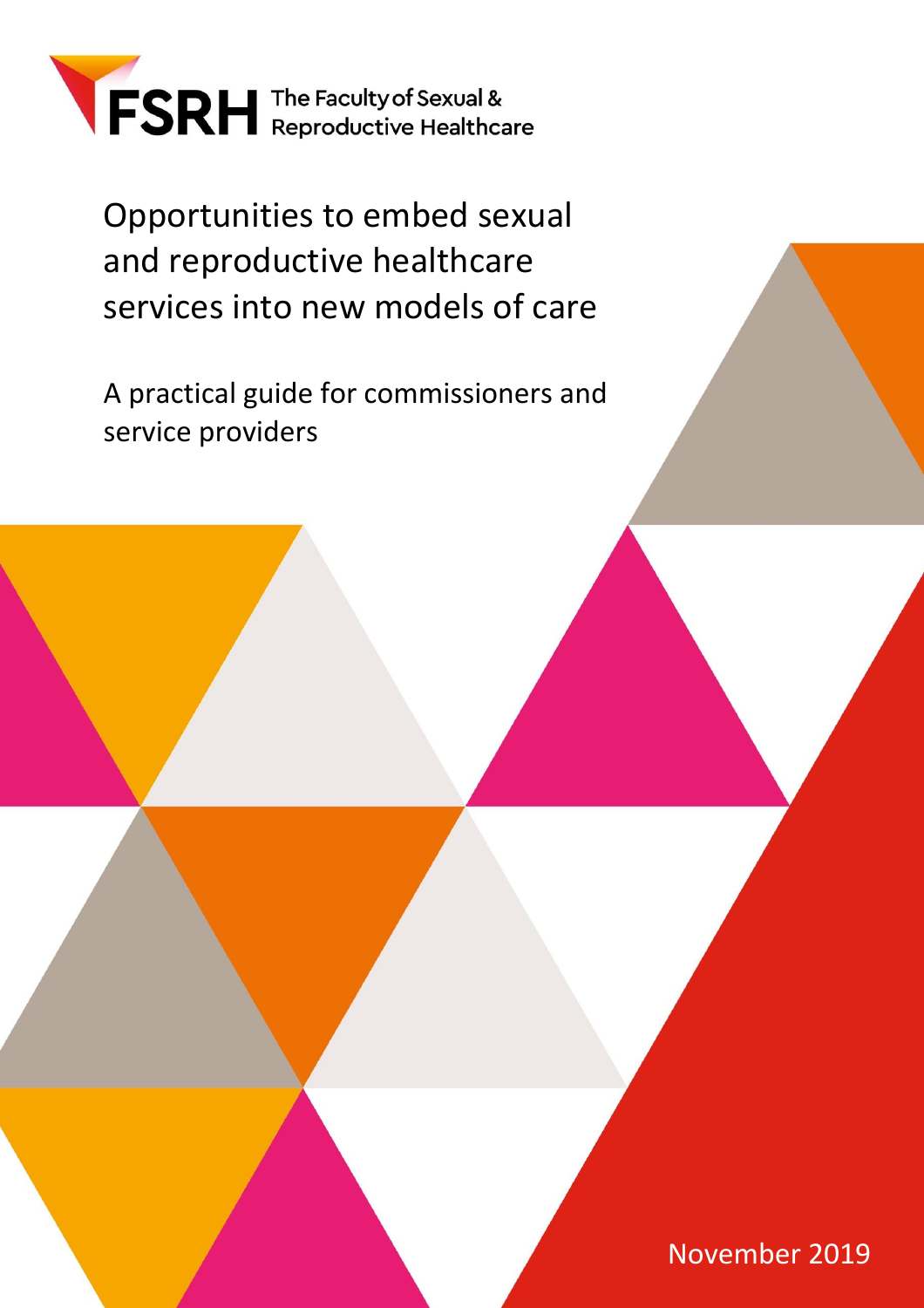

## <span id="page-1-0"></span>**About us**

The Faculty of Sexual and Reproductive Healthcare (FSRH) is the largest UK professional membership organisation. It supports healthcare professionals to deliver high quality sexual and reproductive healthcare (SRH). The Faculty's 15,000-strong membership is comprised of doctors and nurses who work in various clinical settings in the community and GP practices. We offer our members and the public NICEaccredited evidence-based clinical guidance and service standards.

FSRH provides advisory services to aid service design and tendering processes. FSRH has a number of experienced SRH clinicians who act as advisors to commissioners or managers wanting to review or tender their SRH service. We also provide a range of training and qualifications in SRH, overseeing the Community Sexual and Reproductive Healthcare Specialty Training Programme. FSRH is a Faculty of the Royal College of Obstetricians and Gynaecologists (RCOG) in the UK.

For more information, please contact:

Harry Walker Head of External Affairs & Standards FSRH +44 (0)20 3751 8077 | [externalaffairshead@fsrh.org](mailto:externalaffairshead@fsrh.org)

Camila Azevedo External Affairs & Standards Manager +44 (0)20 3794 5309 | [externalaffairsmanager@fsrh.org](mailto:externalaffairsmanager@fsrh.org)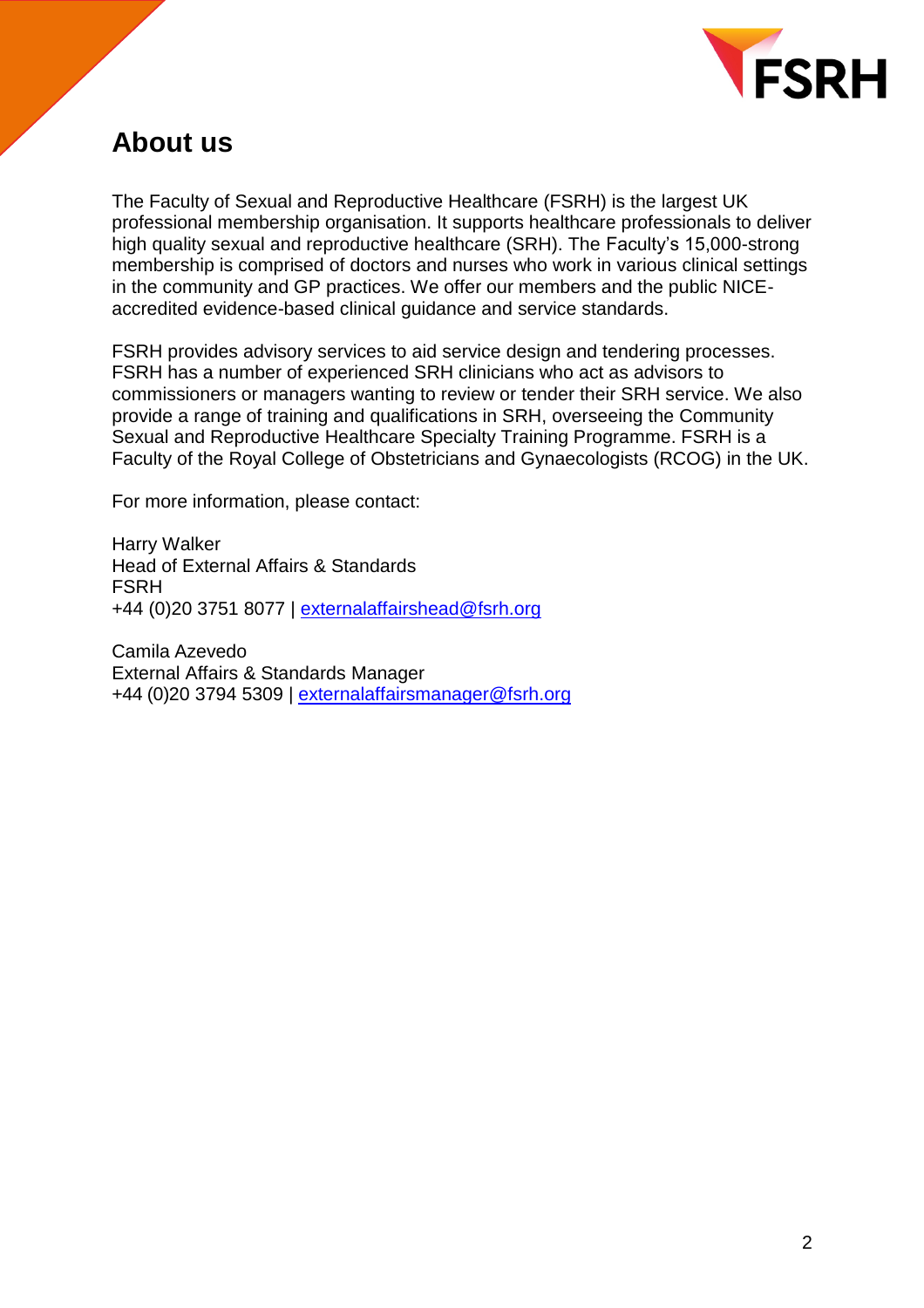

# **Contents**

| Case study 1: Improving provision of Long Acting Reversible Contraception (LARC)7 |  |
|-----------------------------------------------------------------------------------|--|
| Case study 2: Extending access to sexual and reproductive health services 9       |  |
| Case study 3: A population health approach to system planning and development 11  |  |
| Case study 4: Bridging the gap between primary and secondary care  13             |  |
|                                                                                   |  |
|                                                                                   |  |
|                                                                                   |  |
|                                                                                   |  |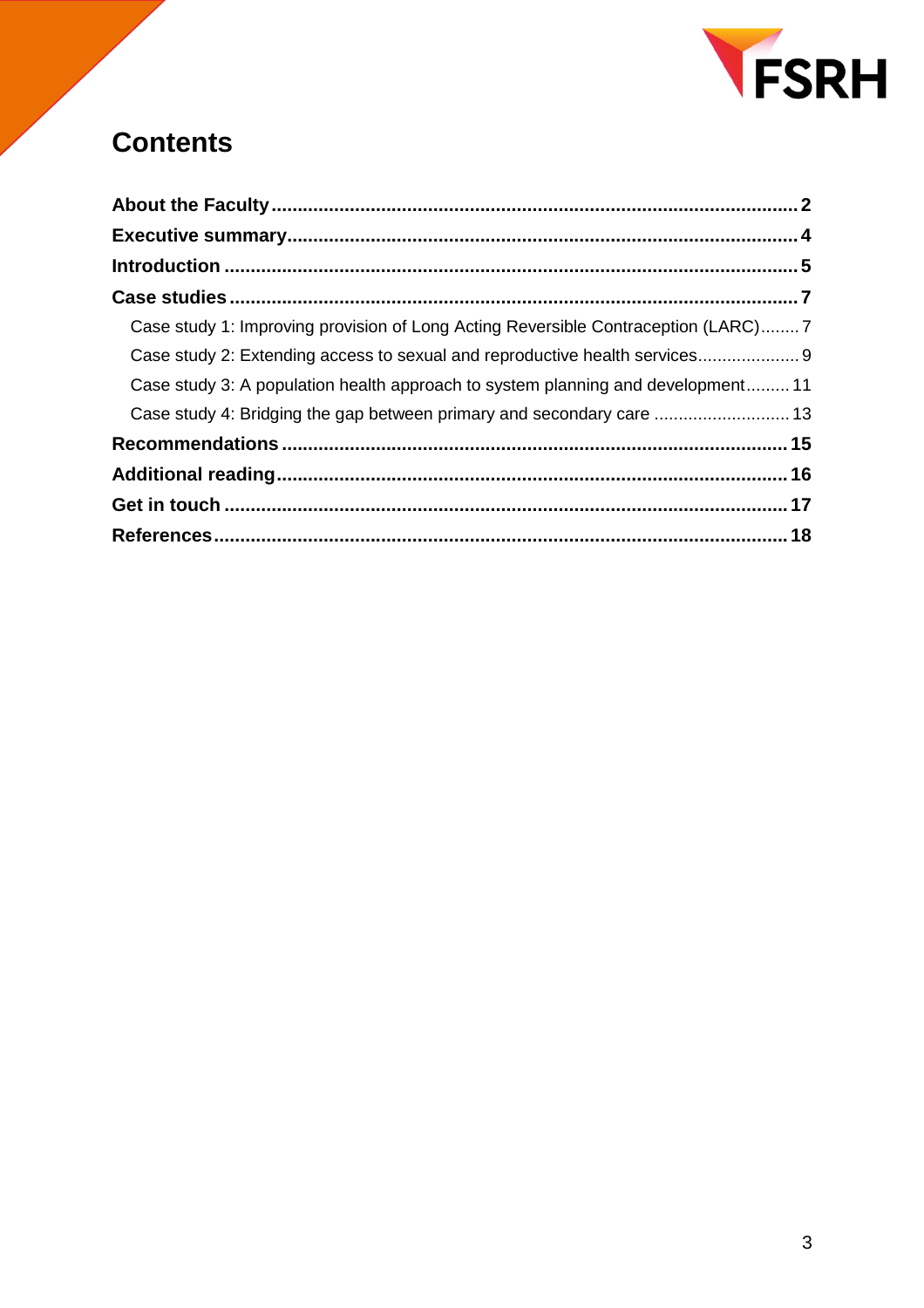

## <span id="page-3-0"></span>**Executive summary**

Constraints on NHS funding, workforce pressures and rising demand from a growing and ageing population demand that our health services do things differently.

New models of care are responding to these challenges, reshaping services around the needs of local populations. In line with the ambitions of the NHS Long Term Plan<sup>1</sup>, they seek to coordinate care between different providers and across commissioning boundaries. Their triple aim is to improve outcomes, enhance patients' experience and deliver financial savings.

#### **Sexual and reproductive health (SRH) care services are an ideal fit for areas building new models of care.**

They involve multi-disciplinary teams delivering high quality care across different settings. They provide convenient access to services, incorporating digital offers alongside face-to-face appointments. They take a patient-centred approach, giving people more control of their own health and care across their life-course. They seek not only to improve individual health and wellbeing, but also that of the population as a whole.

An audit for the FSRH in 2018 revealed that SRH services were rarely part of formal plans for emerging new models of care. <sup>2</sup> Yet a few local commissioners and providers had recognised the potential and were starting to reshape the way in which local SRH services were delivered. By redesigning and better integrating services, they have been able to:

- Provide contraceptive, sexual health and gynaecological services to a whole population
- Address the needs of vulnerable groups
- Enable patients to access holistic care across the health and social care system
- Incorporate digital services, driving convenient and user-centred access to care

#### **This report sets out case studies demonstrating the potential for new models of care to embed SRH services.**

These areas are trailblazers – breaking down barriers, encouraging different local providers and commissioners to collaborate and consolidate resources. We are grateful to each area for sharing their experiences. Already there are lessons to be learned from the changes they are making and the impact they are having for patients. Each case study sets out their recommendations for others.

#### **As leaders in this field, we are keen to partner with commissioners and providers to support them in improving SRH care across the country.**

**We urge local and national leaders to recognise the opportunities to embed SRH services in new models of care as they work together through Integrated Care Systems (ICSs) and Primary Care Networks (PCNs).**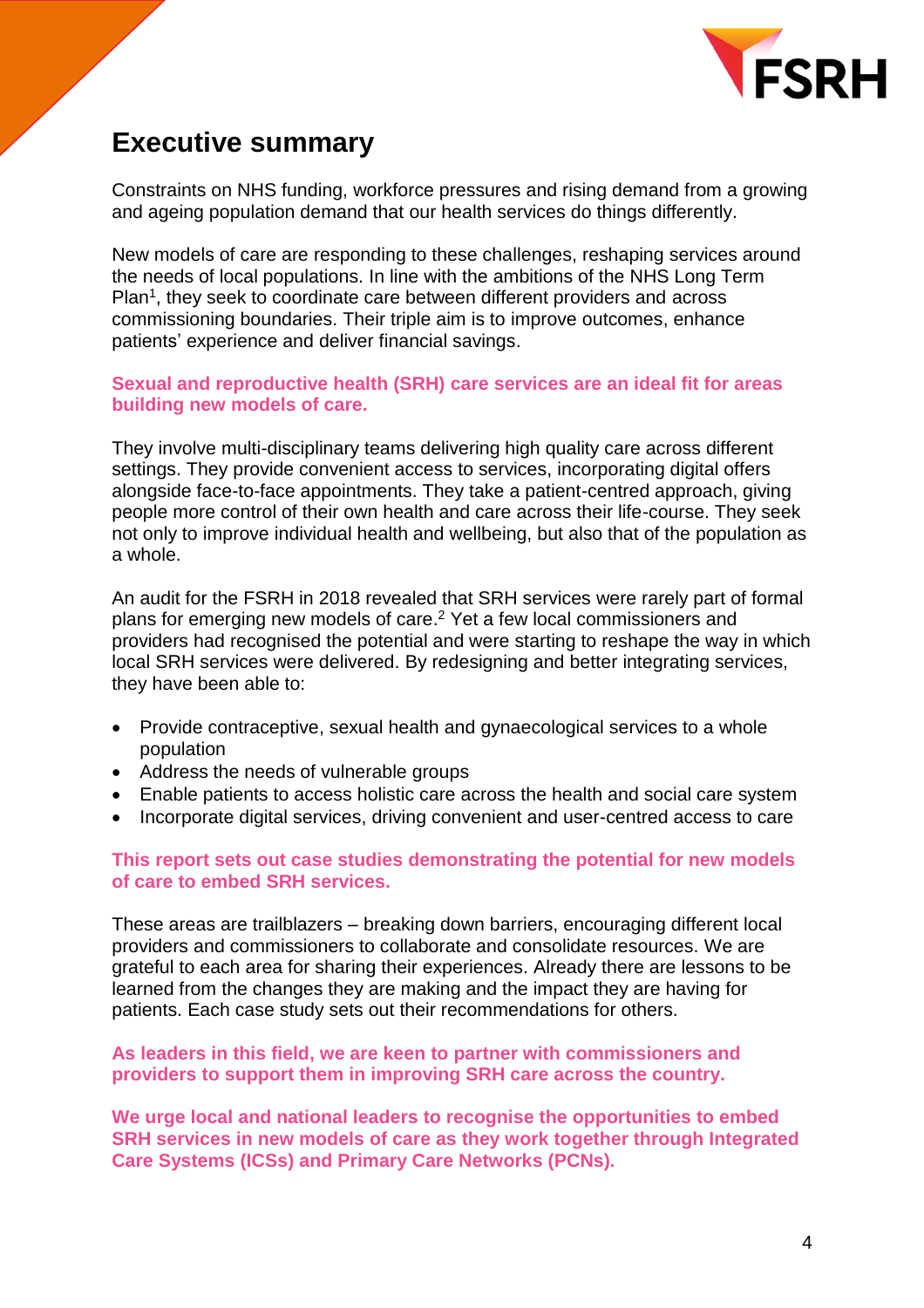

## <span id="page-4-0"></span>**Introduction**

### **The drive for new models of care**

It is now widely recognised that the hospital-based model of care is often outdated<sup>3</sup>, with care in the community considered the solution to tackle increasing demand and resource limitations, where appropriate. Emerging new models of care are seeking to reshape services around the needs of local populations. These models encourage different local providers and commissioners to collaborate and consolidate resources, putting the patient at the heart of service design.

Despite being called 'new', the shift towards integrated models of care has been taking place in the NHS for the best part of a decade.<sup>4</sup> The concept was first introduced in 2008's *High Quality Care for All* report. <sup>5</sup> 2014's *NHS Five Year Forward View* committed to test different models, while the *NHS Long Term Plan and Implementation Framework* set out the blueprint for them to be rolled out nationally.

By 2021, Integrated Care Systems (ICSs)<sup>6</sup> will cover the whole country. Each ICS will aim to streamline commissioning arrangements to support providers to partner with local government and community organisations on population health, service redesign and Long Term Plan implementation. Meanwhile, Primary Care Networks (PCNs)<sup>7</sup> , based on neighbouring GP practices working together, are already being developed to serve populations of 30 to 50,000. The NHS App will provide citizens with access to NHS 111 online, their GP record and the ability to book appointments from their computer or smart phone. The ambition is the creation of fully integrated community-based digitally-enabled health care.

At the moment, new care models vary widely in size, shape and scope. However, they are underpinned by a set of common values. By and large, they are focussed on the triple aim of improving outcomes, enhancing patient experience and delivering financial savings. These are the same three aims that are driving change in SRH services.

### **The opportunity for SRH services in new models of care**

SRH services are well placed to be embedded in new models of care because they exemplify many of the qualities looked for in new models:

• **Multidisciplinary working to deliver high-quality care across different settings.** SRH medical Consultants deliver specialist and complex clinical care. However, they are also highly-skilled system leaders who can design and support SRH services provided by other healthcare professionals including GPs, nurses and healthcare assistants.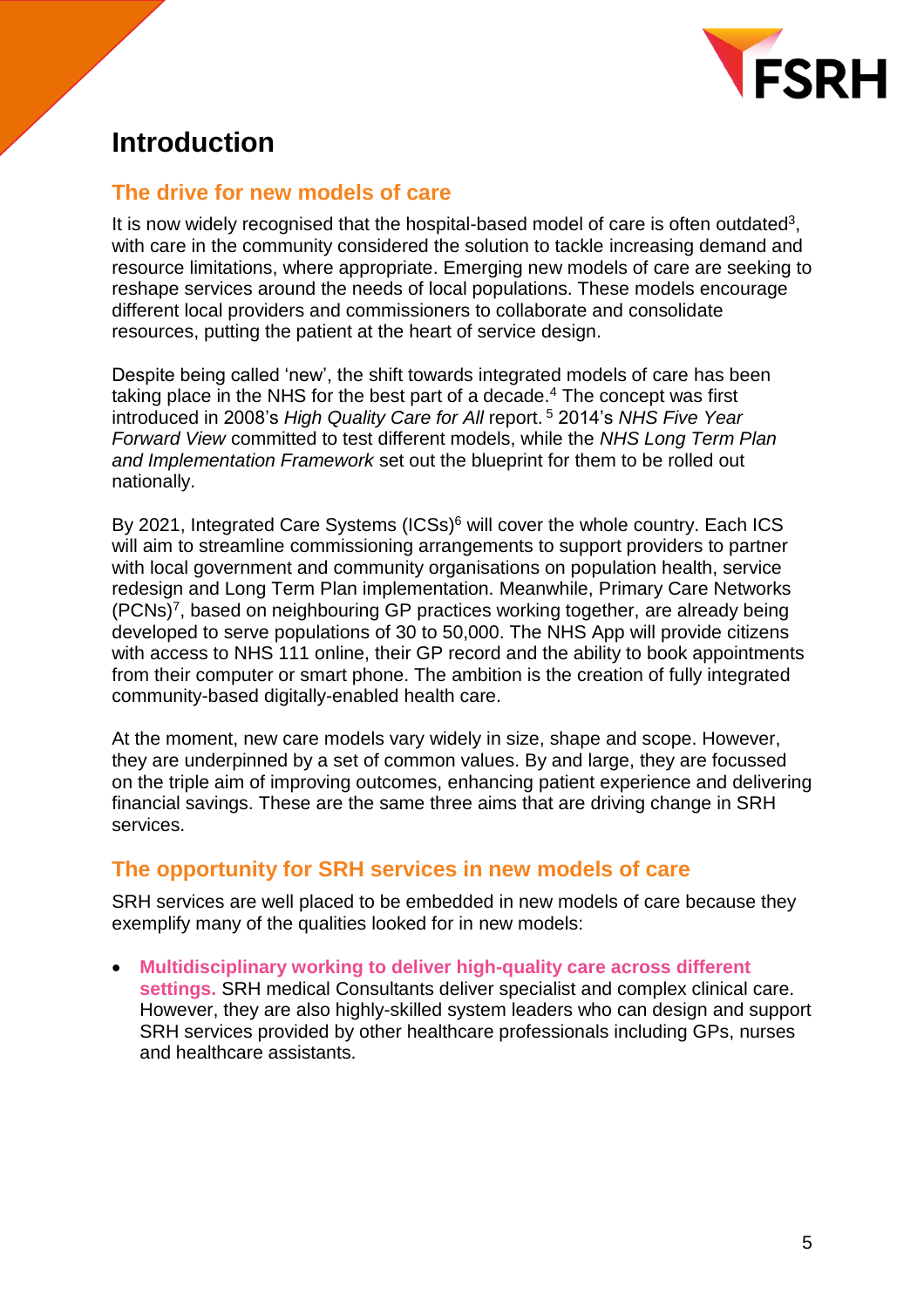

- **A patient-centred approach.** SRH services seek to give people more control of their own health, care and wellbeing across their life-course. Good SRH begins with education and supports sexual and reproductive wellbeing throughout people's lives. It covers the provision of contraception and the prevention and treatment of sexually transmitted infections. It includes family planning and abortion services and encourages post-reproductive health. It is offered without judgement and regardless of an individual's background, circumstances or sexual orientation.
- **Convenient access to services.** SRH services are offered in multiple settings, from hospital to community settings, to general practice, to pharmacy. Increasingly services are working to incorporate digital offers alongside face-toface appointments and home-testing (e.g. for STIs).
- **A whole population approach.** SRH services not only seek to improve individual health and wellbeing, but also that of the population as a whole. SRH Consultants receive extensive training in public health, ensuring services are rooted in prevention and health promotion, and aligning with national ambitions set out in the NHS Long Term Plan to promote wellness and tackle health inequalities.

### **Untapped potential**

In 2018, the FSRH conducted an audit to assess the extent to which SRH was being factored into new models of care. $8$  51 strategies and operational plans were reviewed from Sustainability and Transformation Partnerships, NHS England Vanguards and large-scale general practice organisations.

The results showed that few areas had explicitly recognised the opportunity to embed SRH services and there was huge, untapped potential.

Of the 51 new models reviewed, only 36 mentioned some aspect of SRH care (excluding maternity services). Of these, most were general references, often in the context of collaboration, transformation or integration, and almost always in relation to sexual rather than reproductive health. They were broad in nature and lacking in detail. In terms of specific mentions for services:

- 21 models mentioned STI diagnosis and management and/ or HIV testing
- 15 models mentioned community gynaecology and/ or contraceptive services

All other aspects of SRH care were mentioned by fewer than five new models. Psychosexual services and menopause services each received just a single mention in the review.

### **Trailblazers**

The audit also incorporated interviews with experts in SRH, including service commissioners, healthcare professionals and academics. All interviewees commented on the potential for SRH services to be more widely incorporated into new models of care. Drawing on their knowledge and networks, the FSRH was able to identify case studies of areas working to deliver SRH services in innovative ways.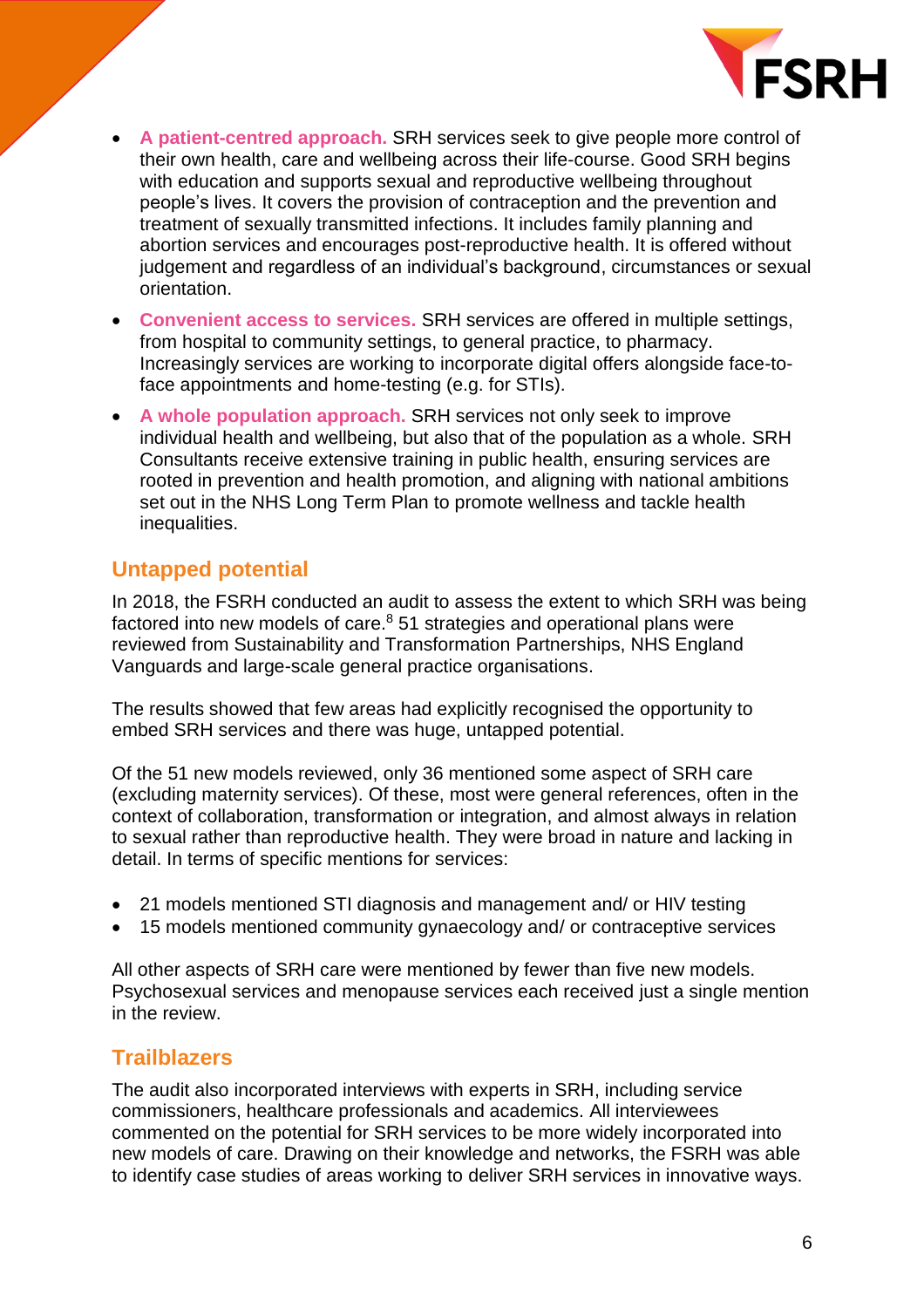

## <span id="page-6-0"></span>**Case studies**

The case studies that follow demonstrate different new models of care for SRH services and complement the work of Public Health England's Sexual and Reproductive Health Commissioning Pilots. We are grateful to them for sharing their experiences and lessons learned.

### <span id="page-6-1"></span>**Case study 1: Improving provision of long-acting reversible contraception (LARC)**

**Name** Modality Partnership

#### **Type of model**

The Modality Partnership is a single GP 'super partnership' delivering primary care and out-of-hospital/community services to more than 400,000 patients across eight regions and at more than 40 sites nationwide. It is one of the largest super partnerships in the UK.

#### **Overview of activity**

Building on its successful vanguard which focused on gynaecology, Modality Partnership set out to improve long-acting reversible contraception (LARC) provision by organising a direct contract with the local hospital. To improve services, it centralised administrative functions and provided a direct telephone line for consultations and bookings. The improved service was then promoted to women in the area who had previously turned away from accessing LARC in primary care.

#### **Need identified**

Women had stopped accessing LARC through their GPs because it was difficult to get appointments. When women were able to get appointments, these were often cancelled at the last minute because sexual and reproductive health was not prioritised by local teams.

#### **Actions taken**

The Modality Partnership has improved services by:

- **Providing a direct telephone line for women**. Women are able to call a single number to get advice and information on LARC. If they would like to book an appointment, they can do so directly. This saves them time and avoids frustration.
- **Centralising administrative functions and diary systems across all practices**. The Modality Partnership has also developed a central diary for LARC appointments. To set this up, they carried out an audit of practitioners' time across practices. A portion of each practitioner's time was taken from the local diary and added to a central digitalised LARC diary. This is managed by a centralised administrative team of three. The diary system means women have a greater choice in appointment times and no longer face the frustration of repeated cancellations.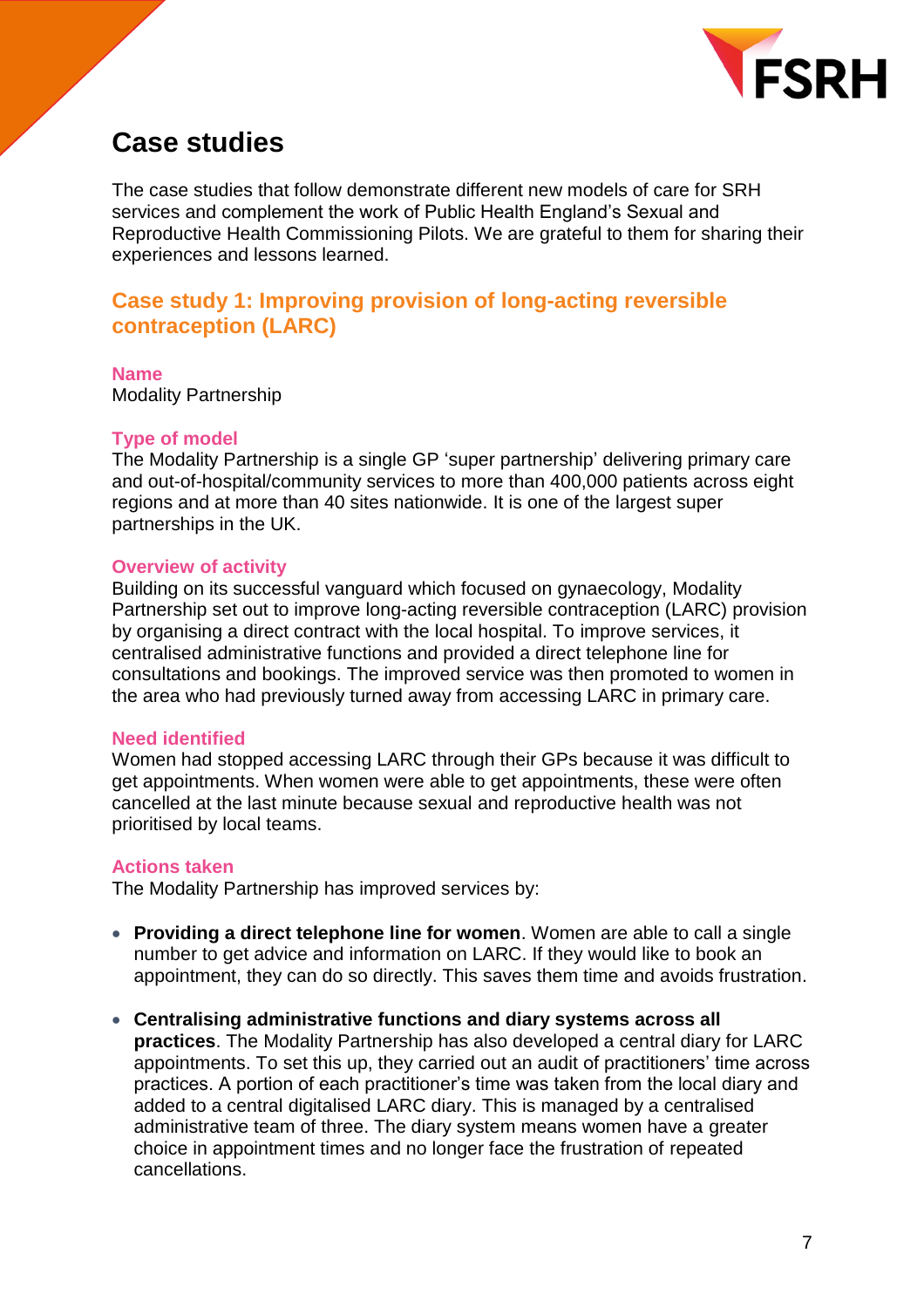

• **Harnessing digital to promote greater awareness of services**. After establishing new ways of working, Modality Partnership needed to let women know about the changes. They used text messaging to contact women of reproductive age on GP lists and advertised the new services

- **Good local relationships are key.** One of the main reasons that the Modality Partnership was able to redesign services was because the local hospital was unable to meet demand. This forced them to re-evaluate how they ran their gynaecology service.
- **Patient centred planning is essential.** When redesigning services, leaders at Modality Partnership recommend starting by asking whether women are happy with existing services. They recommend identifying needs; e.g., women want to be seen (a) soon, (b) locally and (c) in a place with parking. Anonymity is often important for women. If services are integrated, anonymity can be ensured by letting patients approach practices other than the one they live closest to.
- <span id="page-7-0"></span>• **Get the practical things right.** Look at the whole patient pathway and how it can be simplified. Often very simple changes can make a difference. Ensuring services can be effectively and practically redesigned depends on trusted relationships between NHS organisations.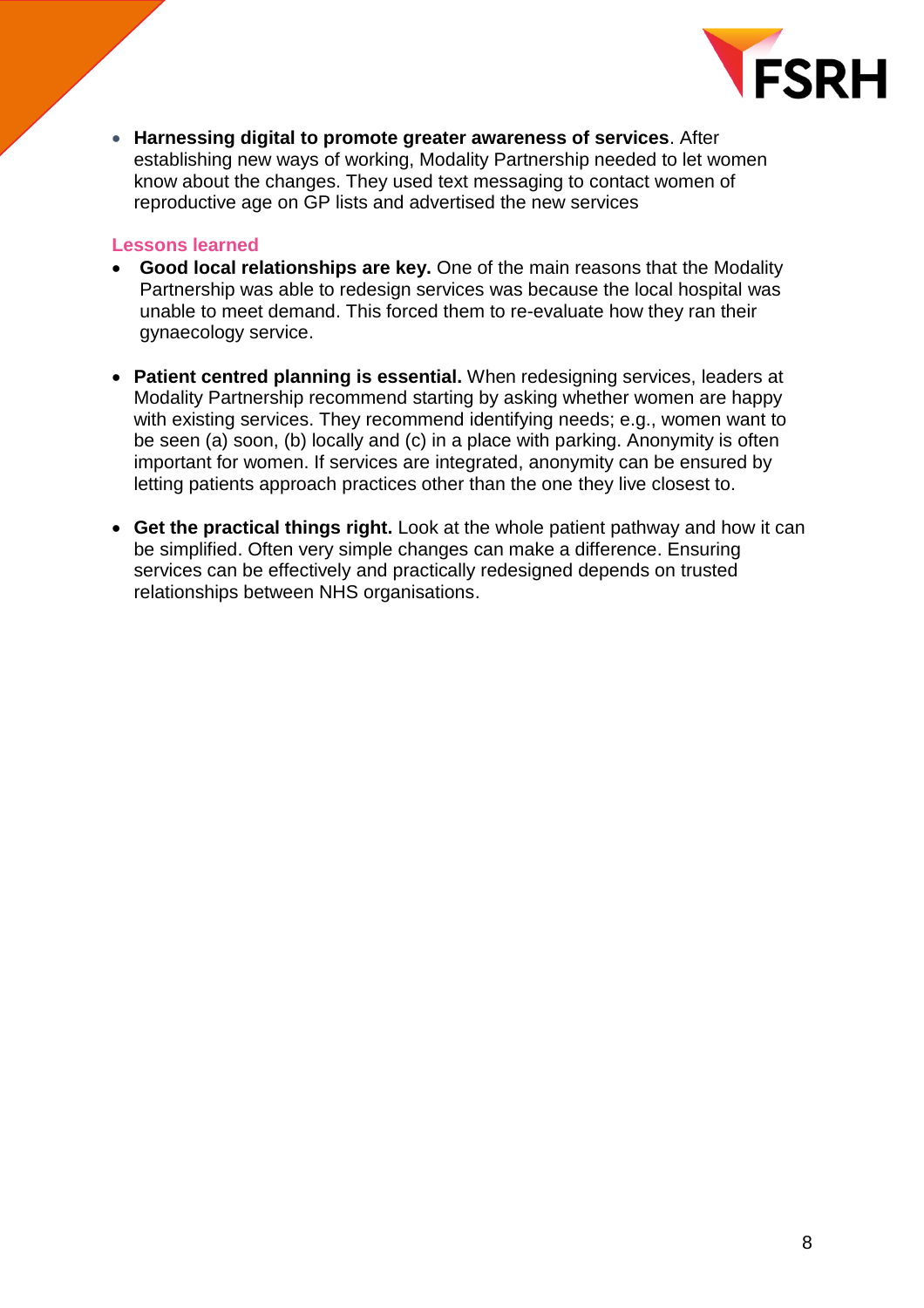

### **Case study 2: Extending access to sexual and reproductive health services**

#### **Name** Royal Borough of Greenwich

#### **Type of model**

A consultant-led community SRH service providing open access, integrated sexual and reproductive health care to people of all ages. Community gynaecology is provided in the main clinical hub at Market Street, with satellite clinics throughout the borough.

#### **Overview of activity**

Most London Boroughs were part of the London Sexual Health Services Transformation project in 2017, which aims to deliver a collaborative sexual health commissioning model. Service reconfiguration led by an SRH Consultant in the Royal Borough of Greenwich has created a one-stop-shop model of service, so that patients can access basic and specialist SRH services on site and close to home. By effective reorganisation, Greenwich has shifted from over-reliance on expensive secondary care to highly effective community-based services. The savings delivered can be reinvested into community-based services to improve overall access to sexual and reproductive care for the local population.

#### **Need identified**

The borough faces significant challenges in relation to the health of the local population, linked to high levels of deprivation amongst significant proportions of the population, especially in the north of the borough. Women in Greenwich were struggling to access SRH services or gynaecology at the right place at the right time, with an inconvenient and expensive care pathway based on in-hospital care. Fragmented commissioning arrangements meant that services were working in silos.

#### **Actions taken**

Greenwich has worked to deliver a collaborative model by:

- **Creating a one-stop-shop model of care.** Bringing together commissioners, providers and the local authority to devise a community-based model, extending access to SRH and gynaecology services in the community, away from the hospital setting.
- **Implementing an integrated pathway.** This was split into separately contracted services – self-managed care via digital access (GSH), community service and hospital genitourinary medicine (a specialist sexual health clinic, by referral only).
- **Increasing capacity in community settings.** The services have developed an effective interface with GPs as well as achieving a reduction in hospital-based genitourinary medicine activity to approximately 75%, by making it easier for patients to access a wider range of sexual and reproductive healthcare in the community.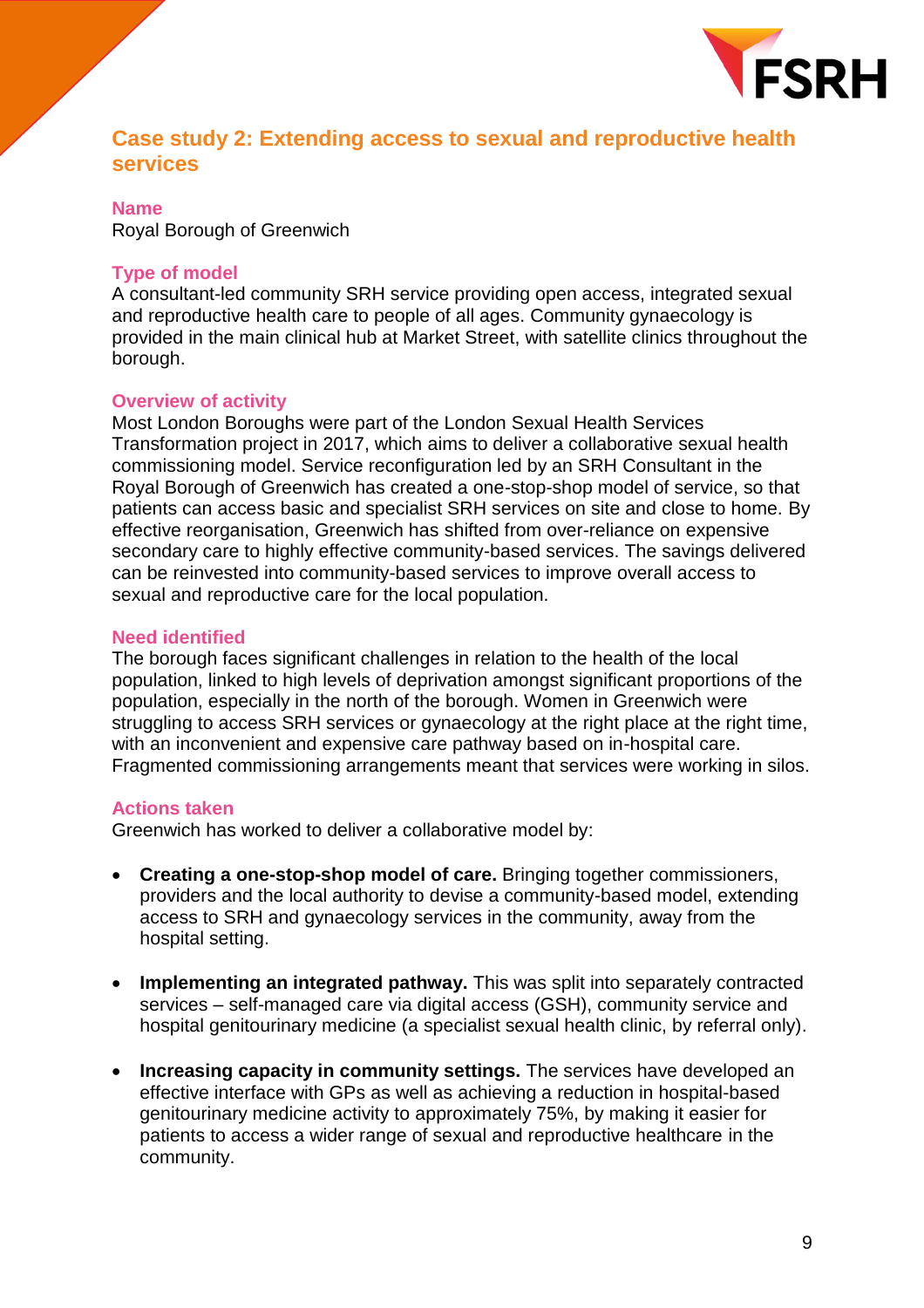

• **Digital self-managed care via online access to improve accessibility.** Patients can access information on services, order home STI kits and watch videos providing information on symptoms.

- **Fostering collaboration with other healthcare professionals is crucial.**  Working across community care settings can help to prevent unnecessary hospital admissions, increase overall capacity and access and provide an effective interface with local GPs. However, an integrated pathway needs good local relationships, which take time to build.
- **A less fragmented pathway is efficient for services and better for patients.** By implementing a new integrated pathway, Greenwich has created a less fragmented and more convenient care pathway for women. For example, if a woman has been referred to the service for heavy menstrual bleeding, the service can provide an ultrasound, consultation and insertion of an IUS. By contrast, the same woman referred to secondary care may need three appointments, resulting in costs in transport and time off work. These pathways for patients are crucial but require smooth links to local hospitals.
- <span id="page-9-0"></span>• **Don't be afraid to be a trailblazer.** The model in Greenwich has been at the forefront of innovation in SRH services. Their digitally-enabled service was the first of its kind. It has now been rolled out and adopted by different providers across the whole of London.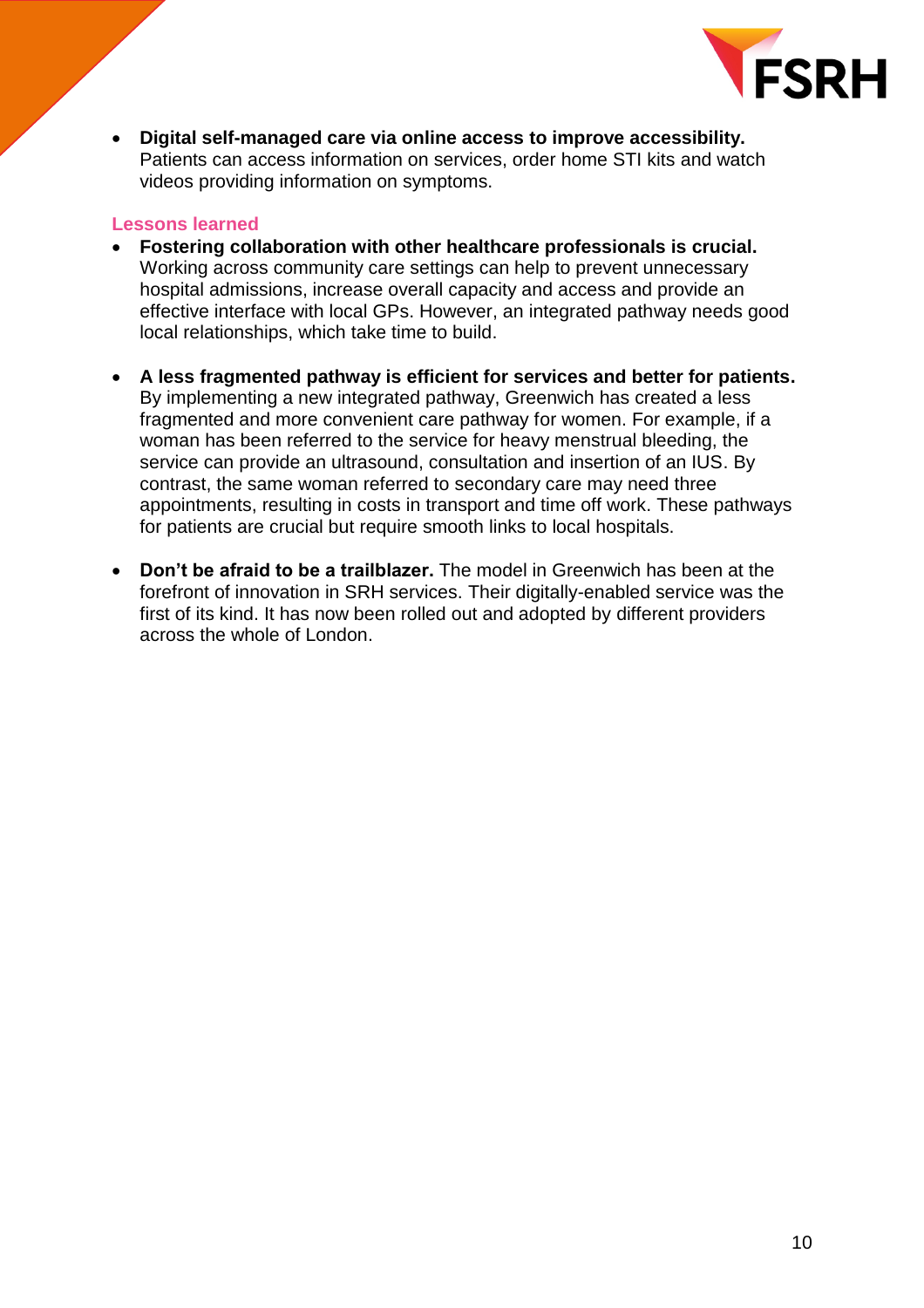

### **Case study 3: A population health approach to system planning and development**

#### **Name** Tower Hamlets Together

#### **Type of model**

Tower Hamlets Together was one of NHS England's Multi-speciality Community Provider (MCP) Vanguard sites. The vanguard programme finished in 2018. Since then, the work has been absorbed by a partnership of local health and social care organisations. Tower Hamlets is split into four localities, each with two mature GP networks (established 2009-2010), with each network serving a population of around 30 to 50,000 patients.

#### **Overview of activity**

Tower Hamlets Together has taken a population health approach to system planning, segmenting their local population across the life-course. With the unique advantage of joined-up local datasets, they identified female reproductive health as a priority area and launched a quality improvement programme to improve reproductive health in the borough.

#### **Need identified**

Using datasets, Tower Hamlets Together was able to match hospital activity data to GP records and identify areas of high outpatient and inpatient spend per head. This highlighted significant cost arising from female reproductive healthcare and a huge discrepancy in IUD fitting rates across GP practices in the area.

#### **Actions taken**

Tower Hamlets Together established workstreams – Born Well, Growing Well, Living Well, and Promoting Independence, which segment the local community across the life-course. Under the Living Well workstream, Tower Hamlets Together has improved services by:

- **Implementing a life-course approach to improve reproductive health.** The partners focus on pre-conception, conception, contraception (including access to LARC), psychosexual services and community gynaecology.
- **Launching a quality improvement programme.** Tower Hamlets Together uses the Institute for Healthcare Improvement's Triple Aim measurement of improving population health, improving patient satisfaction and decreasing cost. This included, for example, setting up a LARC fitting clinic in a pharmacy with unusually high levels of emergency contraceptive use.
- **Aspiring to care that is patient-centred.** The partners seek to put the patient at the centre of the service, rather than it being transactional and/or conditionfocussed. For example, innovative services have been developed for women and men who have experienced sexual violence.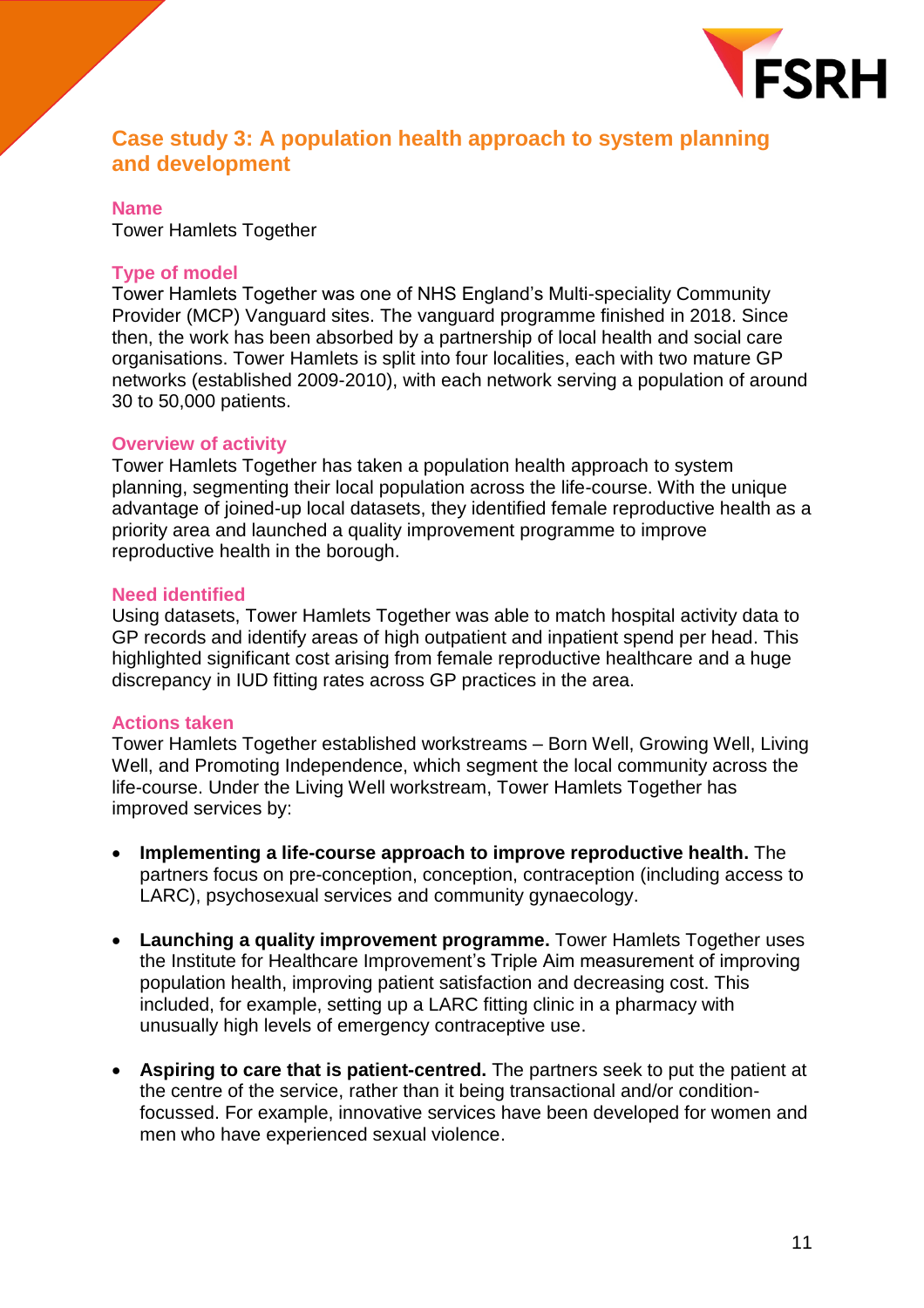

- **Data is important.** Tower Hamlets have identified that there is more to do around system data. They are keen to develop data flows needed to support the use of the 'small tests of change' quality improvement methodology as well as effective methods to capture and use women's perspectives to shape service development.
- **Don't underestimate the emotional impact of fragmented commissioning.**  Local leaders knew that their commissioning was fragmented. What became clear was that this translates into a fragmented and often poor value offer for women, especially in understanding and supporting their emotional journeys through their reproductive health issues.
- <span id="page-11-0"></span>• **Engagement is an evolving process.** So far, the partners have engaged public health and CCG commissioners, general practice and networks as well as community women's health including abortion care services and genitourinary medicine. Hospital-based gynaecology is not yet engaged, and there is still more work to do.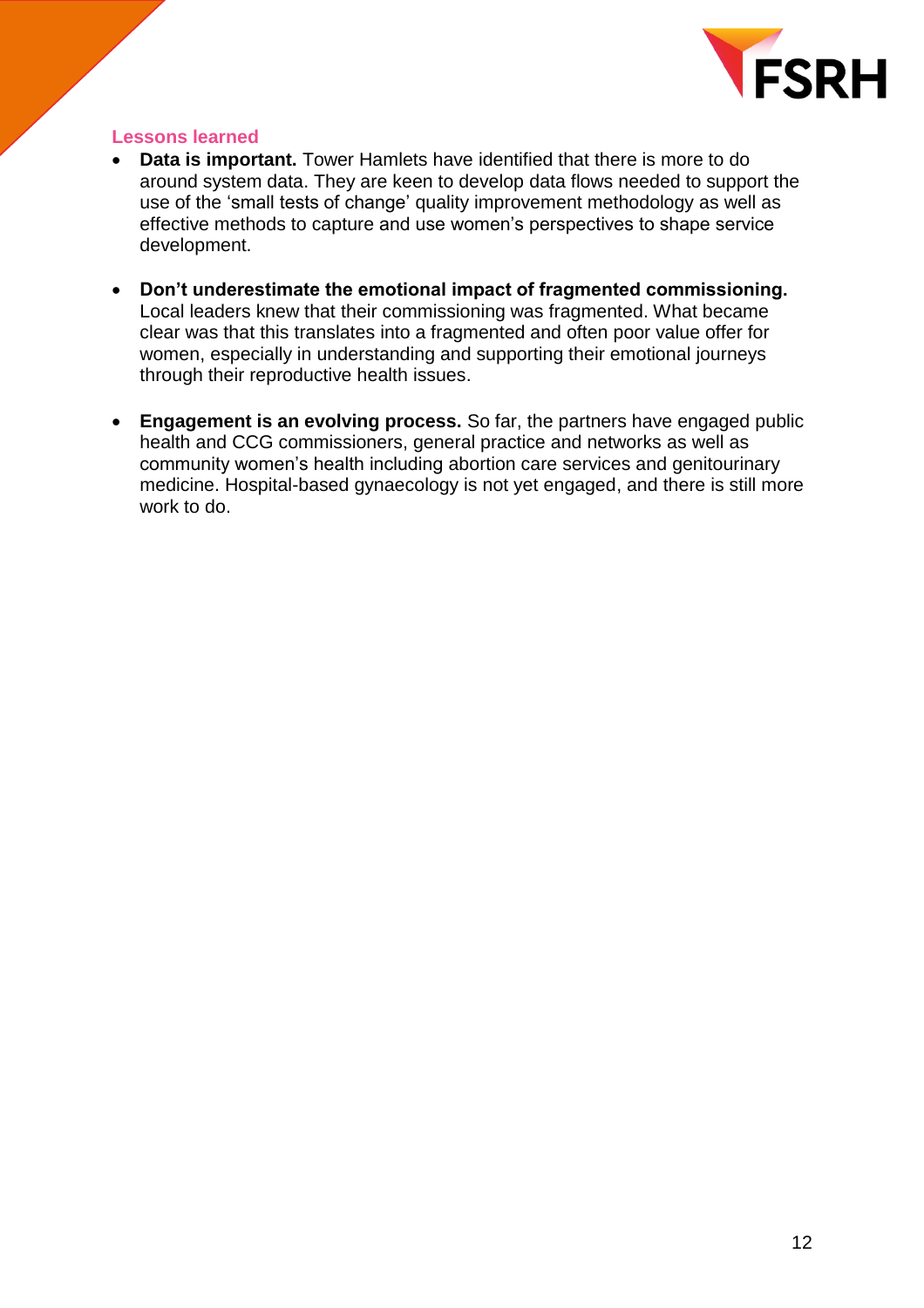

## **Case study 4: Bridging the gap between primary and secondary care**

#### **Name**

Manchester Community Gynaecology Service

#### **Type of model**

The Manchester Community Gynaecology model is a consultant-led communitybased gynaecology service. The service was set up in 2006 and led by a General Practitioner with a Special Interest (GPwSI). In 2008, it became a Consultant-led service. This has enabled robust clinical governance with a doubling of attendances and expansion of range of services provided. It is commissioned by CCG commissioners and provided by Manchester's Sexual and Reproductive Health Service.

#### **Overview of activity**

The Manchester Community Gynaecology service was set up to provide an intermediate level of gynaecological care closer to home. The service sees over 1,400 attendances annually within four to six weeks of referral. The aim of the service is to provide investigation and treatment at the first visit which has enabled a New to Follow Up ratio of >2:1. Careful triaging means that the secondary care referral rates are less than 10%.

#### **Need identified**

Patients had expressed a preference for services closer to home in a community setting. Pressures on secondary waiting lists were also a driver for this change.

#### **Actions taken**

Manchester has set up community-based medical gynaecology services providing convenient access and safe services for women, by:

- **Being consultant-led.** Providing a consultant led service has enabled an expansion of the range of services and delivery by a multidisciplinary team. This has also ensured that robust governance and training are in place.
- **Ensuring women are directed to the most appropriate service.** Access to the service is via GP referral. All referrals are triaged to ensure the clinic only sees women with conditions that can be safely managed in the community. As a result, the service's secondary care referral rates are under 10% and patient satisfaction is consistently high.
- **Bridging the gap between primary and secondary care.** Close links and twoway communication between GPs and consultants have reduced the need for patients to travel to repeat appointments. There are also robust pathways into secondary and tertiary care.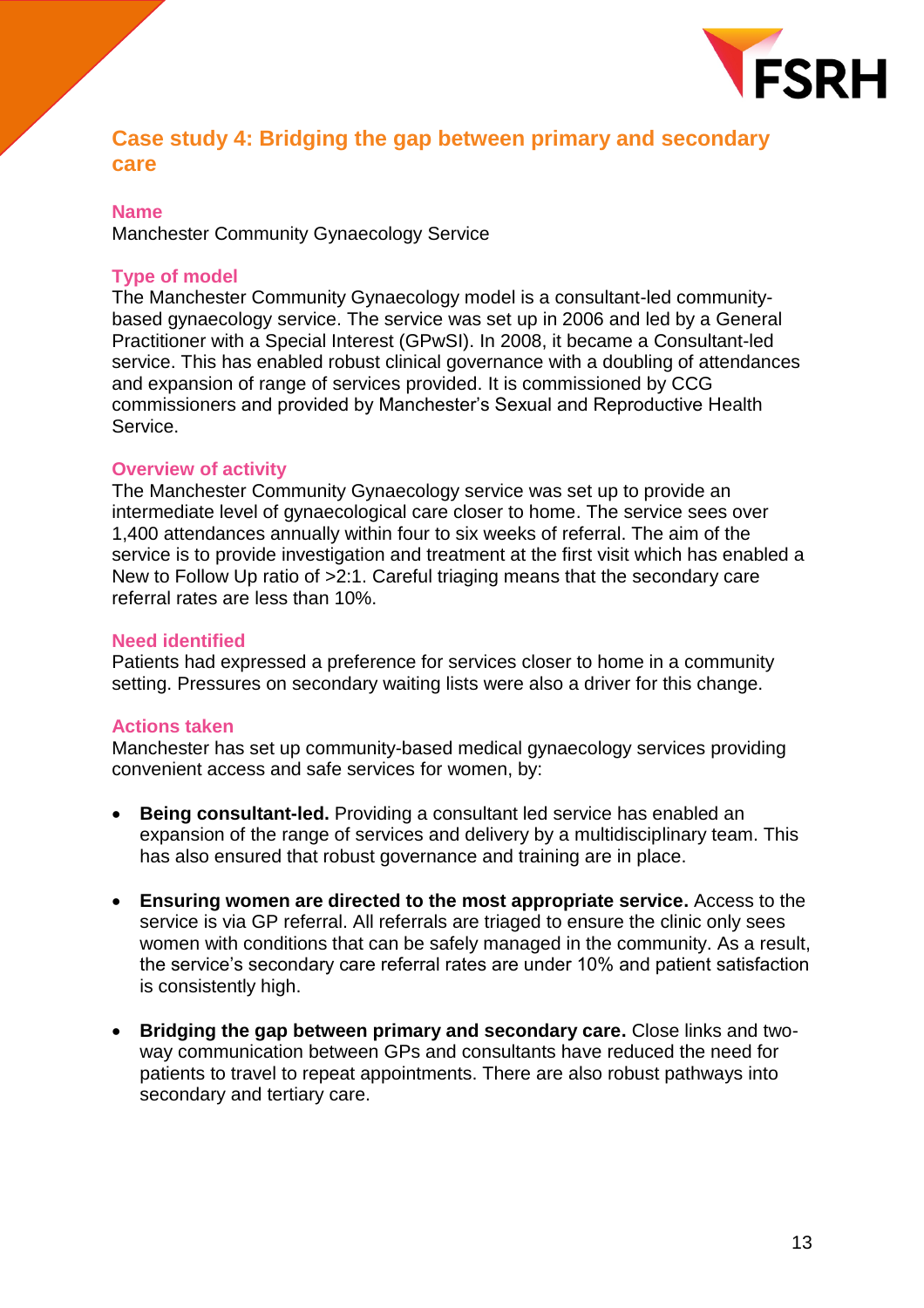

- **Implementing patient-initiated follow up.** On completion of treatment, patients are advised to initiate follow up if the symptoms are not resolved in 3 months. They are able to call directly rather than wait for a new referral. This has streamlined the process, reduced the follow up ratio dramatically and works well for GPs. This follow up is also available via telephone consultation, which further frees up capacity.
- **Investigations and treatment at single visit.** Most patients can be managed at a single visit with the facility of onsite ultrasound scanning.

- **Collaboration is crucial.** The strong relationship between the service and their CCG commissioners has developed an excellent service. The service is monitored regularly against KPIs set out in the service specification. A collaborative, flexible approach means innovation is promoted and service developments implemented quickly.
- **Relationship with GPs.** Building this relationship has helped the service to run smoothly and effectively. Two way communication has enabled GPs to develop a good understanding of what the service provides and also supports them to develop their skills in primary care. Telephone and email advice service to GPs has been made available.
- **Keeping a patient-centred approach.** This has enabled delivery of a service with excellent levels of patient satisfaction and very low level of complaints. A popular example is 'patient initiated follow up' where the patient is advised to initiate follow up if the symptoms are not resolved in three months. Patients appreciate the easy access, shorter waiting times and minimum visits.
- <span id="page-13-0"></span>• **Multidisciplinary team working**. Having the right skill mix, empowering all staff to develop and fostering a sense of ownership through close team working has been crucial. Staff feel valued and take pride in the service which is reflected in the quality of care provided and excellent patient experience.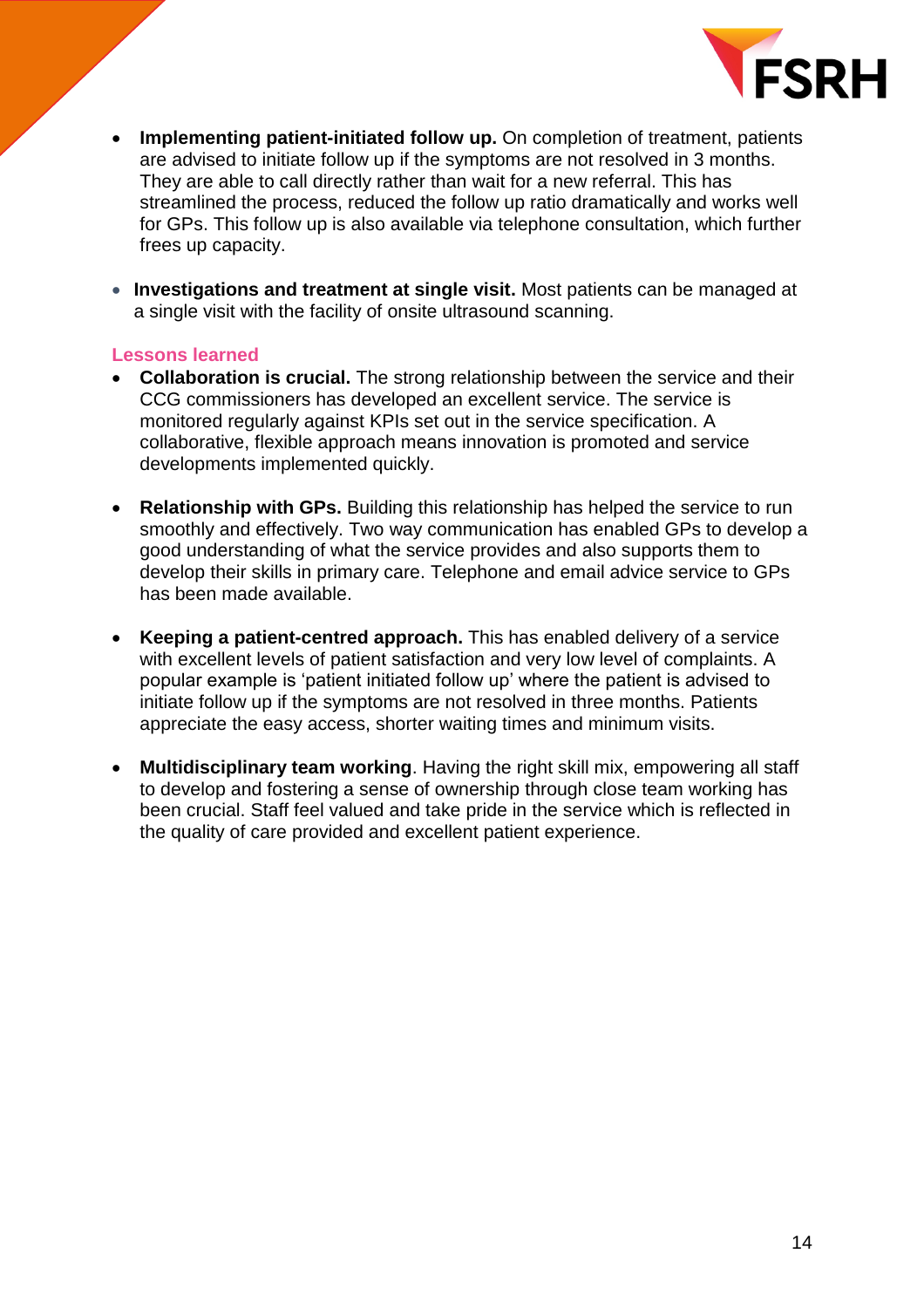

## **Recommendations for commissioners and providers of SRH services**

- 1. **All areas should consider the potential to embed SRH services in new models of care.** Local and national leaders need to recognise the opportunities to embed SRH services in new models of care as they work together through ICSs and PCNs.
- 2. **Start with a needs assessment of the local population.** This should include asking whether patients are happy with services and how they can be improved.
- 3. **Join up local datasets where feasible.** This will enable all parties to develop a shared understanding of local needs, trends in accessing services, spend on SRH and patient outcomes.
- 4. **Take a life-course approach.** Consider all the elements of SRH that patients will need from education to pre-conception, conception, contraception, community gynaecology and psychosexual services.
- 5. **Co-create a vision for what local SRH services will look like and deliver.** This should be based on the local needs assessment, be agreed by all local commissioners and providers and informed by patients.
- 6. **Consider the potential for one-stop-shop models of care.** Evidence suggests that more services can be effectively delivered in community settings, freeing up capacity for complex care and reducing multiple appointments for patients.
- 7. **Make it as easy as possible for patients to get appointments.** Provide direct phone line or email booking options for patients and centralise diary and booking systems.
- 8. **Examine whether digital technologies can enable more services to be provided online.** These might include, for example, information provision, service booking and STI-testing kit ordering. However, some patients will prefer – and need – written information or access to advice via telephone or face-to-face. Online services are a complement, not a substitute, to face-to-face consultations and best practice and guidelines must be adhered to at every user contact to ensure safety and quality of care.
- 9. **Collect and report outcomes.** It is essential that commissioners and providers are able to determine what impact the changes are having on patient outcomes, patient experience and financial efficiency.
- 10.**Keep engaging with local partners.** Trusted relationships will not develop overnight, so continued engagement is needed to co-create the vision, determine the plan of action, course-correct where needed and share success.
- 11.**SRH services must be delivered in accordance with nationally recognised standards in SRH.** This requires mainstreaming standards of care at the local level. FSRH's Service Standards on Sexual and Reproductive Health<sup>9</sup> have been developed specifically to support providers and commissioners in providing safe, high-quality SRH services, ensuring patient safety.
- 12.**Ensure a multi-disciplinary team with the right skill-mix is supported by a SRH Consultant.** A SRH consultant-led service enables the provision of a range of services delivered by a multidisciplinary team. A consultant-led service also ensures robust governance and staff training are in place.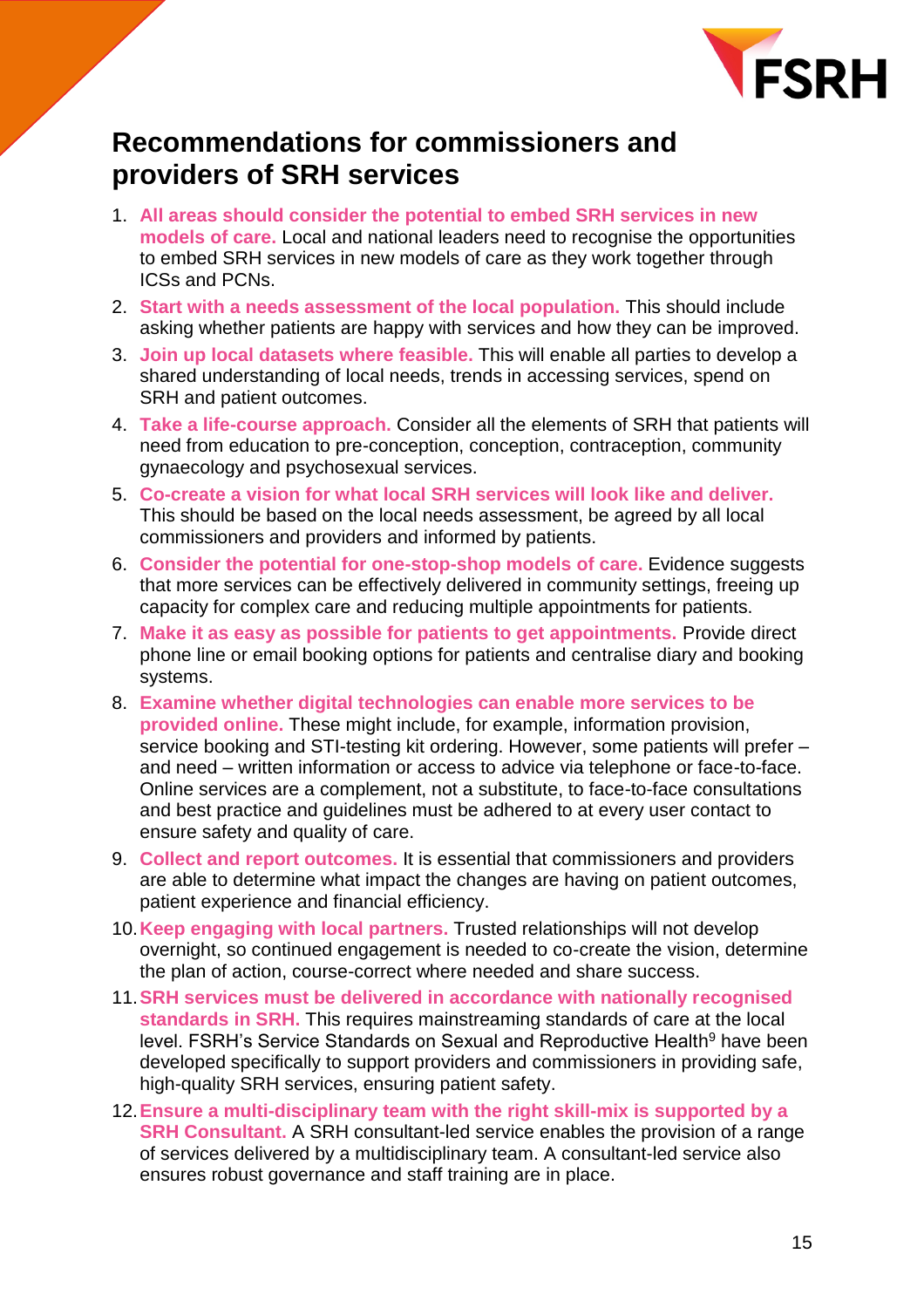

# <span id="page-15-0"></span>**Additional reading**

The following sources are relevant to discussions around new models of care:

- Bayer, *Improved practice for women's reproductive health – local progress case studies*, 2019
- Bayer, *[Bayer Women's Health. Collaborative commissioning to provide an integrated](https://bamboo-development.com/bayer/womens-health-collaborations/)  [women's reproductive health service](https://bamboo-development.com/bayer/womens-health-collaborations/)*, 2019 (interactive online toolkit)
- Faculty of Sexual and Reproductive Healthcare, *[Better care, a better future: a new vision](https://www.fsrh.org/about-us/our-vision/)  [for sexual and reproductive health care in the UK,](https://www.fsrh.org/about-us/our-vision/)* 2015
- Faculty of Sexual and Reproductive Healthcare, *[Do sexual and reproductive health](https://www.fsrh.org/documents/briefing-audit-sexual-reproductive-healthcare-new-models-care/)  [services feature in new models of care? Findings from an audit,](https://www.fsrh.org/documents/briefing-audit-sexual-reproductive-healthcare-new-models-care/)* 2018
- Faculty of Sexual and Reproductive Healthcare, *[Service Standards for Sexual and](https://www.fsrh.org/standards-and-guidance/documents/fsrh-service-standards-for-sexual-and-reproductive-healthcare/)  [Reproductive Healthcare](https://www.fsrh.org/standards-and-guidance/documents/fsrh-service-standards-for-sexual-and-reproductive-healthcare/)*, 2016
- Faculty of Sexual and Reproductive Healthcare & British Association for Sexual Health and HIV, *[Standards for Online and Remote Providers of Sexual and Reproductive Health](https://www.fsrh.org/standards-and-guidance/documents/fsrhbashh-standards-for-online-and-remote-providers-of-sexual/)  [Services](https://www.fsrh.org/standards-and-guidance/documents/fsrhbashh-standards-for-online-and-remote-providers-of-sexual/)*, 2019
- Department of Health, *[High quality care for all: NHS next stage review final report,](https://www.gov.uk/government/publications/high-quality-care-for-all-nhs-next-stage-review-final-report)* 2008
- Health Foundation, *[Some assembly required: implementing new models of care,](https://www.health.org.uk/publications/some-assembly-required-implementing-new-models-of-care)* 2017
- Local Government Association, *[Collaboration and cooperation: Sexual and reproductive](https://www.local.gov.uk/collaboration-and-cooperation-sexual-and-reproductive-health-commissioning)  [health commissioning in local government,](https://www.local.gov.uk/collaboration-and-cooperation-sexual-and-reproductive-health-commissioning)* July 2019
- National Audit Office, *[Developing new care models through NHS vanguards,](https://www.nao.org.uk/report/developing-new-care-models-through-nhs-vanguards/)* 2018
- NHS England, *[NHS Long Term Plan,](https://www.longtermplan.nhs.uk/)* 2019
- NHS England, *[NHS Long Term Plan Implementation Framework](https://www.longtermplan.nhs.uk/implementation-framework/)*, 2019
- NHS England, *[Integrated Care Systems,](https://www.england.nhs.uk/integratedcare/integrated-care-systems/)* 2018
- NHS England, *[The NHS Five Year Forward View,](https://www.england.nhs.uk/five-year-forward-view/)* 2014
- NHS Providers, *[New care models: harnessing technology,](https://nhsproviders.org/media/3416/new-care-models-harnessing-technology_final.pdf)* 2017
- Public Health England, *[Contraceptive services: estimating the return on investment,](https://www.gov.uk/government/publications/contraceptive-services-estimating-the-return-on-investment)* 2018
- Public Health England, *[Commissioning local HIV sexual and reproductive health](https://www.gov.uk/guidance/commissioning-regional-and-local-sexual-health-services)  [services: tools and resources for commissioners to help plan and commission regional](https://www.gov.uk/guidance/commissioning-regional-and-local-sexual-health-services)  [and local services,](https://www.gov.uk/guidance/commissioning-regional-and-local-sexual-health-services)* last updated 2018
- Public Health England, *[Sexual and Reproductive Health Profiles: Total prescribed LARC](https://fingertips.phe.org.uk/profile/sexualhealth/data#page/3/gid/8000057/pat/6/par/E12000004/ati/202/are/E06000015/iid/92254/age/1/sex/2)  [excluding injections rate per 1000,](https://fingertips.phe.org.uk/profile/sexualhealth/data#page/3/gid/8000057/pat/6/par/E12000004/ati/202/are/E06000015/iid/92254/age/1/sex/2)* 2017
- Public Health England, *[Sexual health, reproductive health and HIV: a](https://www.gov.uk/government/publications/sexual-health-reproductive-health-and-hiv-commissioning-review) review of [commissioning,](https://www.gov.uk/government/publications/sexual-health-reproductive-health-and-hiv-commissioning-review)* 2017

You can also find more on our [dedicated page for commissioning and policy resources](https://www.fsrh.org/policy-and-media/information-for-commissioners-and-policymakers/) on the FSRH website<sup>10</sup>.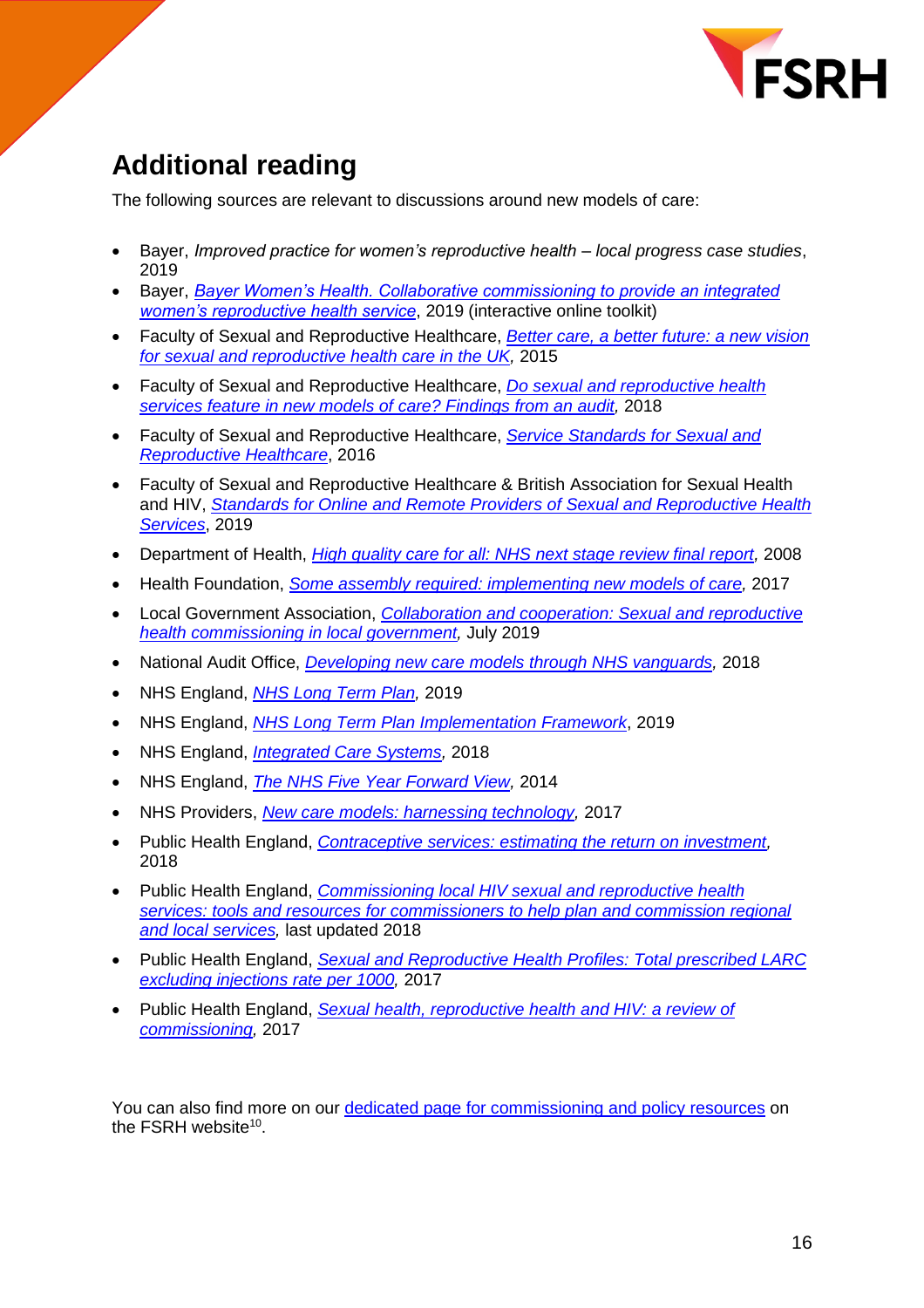

## <span id="page-16-0"></span>**Get in touch**

The FSRH is keen to partner with national and local policymakers, commissioners and providers to consider how SRH services could be better incorporated into new models of care going forward.

For more information, please contact:

Harry Walker Head of External Affairs & Standards FSRH +44 (0)20 3751 8077 | [externalaffairshead@fsrh.org](mailto:externalaffairshead@fsrh.org)

Camila Azevedo External Affairs & Standards Manager +44 (0)20 3794 5309 | [externalaffairsmanager@fsrh.org](mailto:externalaffairsmanager@fsrh.org)

Please visit [www.fsrh.org](file://///vserver01/Company%20Shared%20Folders/External%20Affairs%20&%20Standards/Influencing/Incisive%20New%20Models%20of%20Care%20Work/www.fsrh.org) and follow [@FSRH\\_UK](https://twitter.com/FSRH_UK) on Twitter.